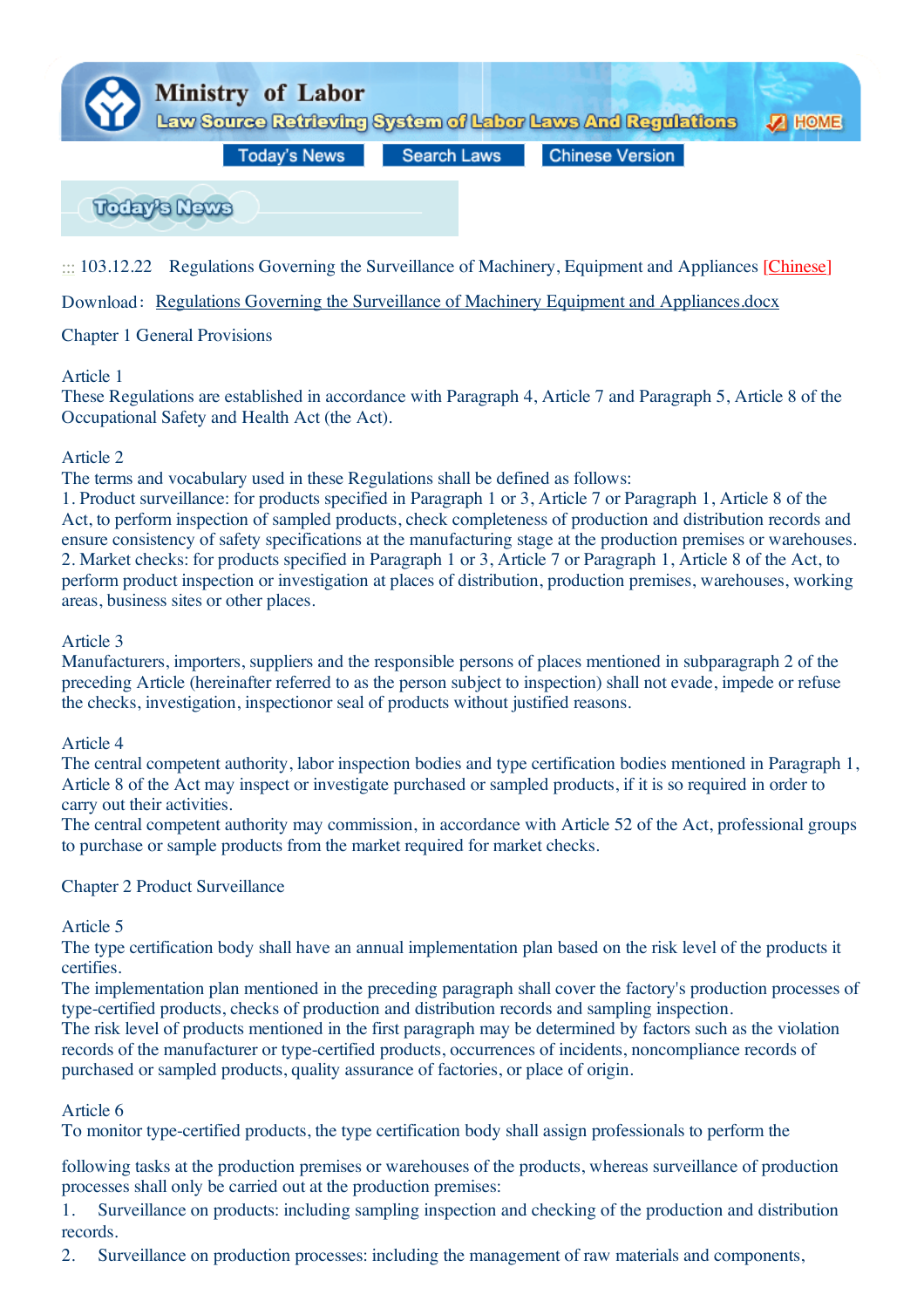inspection and testing of semi-finished and final products, verification of consistency in safety specifications of products at the production premises with type-certified products.

The type certification body shall make product surveillance records of the surveillance mentioned in the preceding paragraph and maintain them properly.

## Article 7

The type certification body shall sample products from the most recent batch of type-certified products, including the main type and series of type, and compare on site with the information listed in the type test reports and technical files.

Where the type certification body considers it necessary, it may perform testing on site or take back the sampled products for further testing based on the findings of the on-site comparison, and make records.

## Article 8

Under any of the following circumstances, the type certification body shall sample products on site and take them back for testing when it performs surveillance on production processes, except where it is not easy to take back the products:

- 1. Where there are no testing facilities at the surveillance place;
- 2. Where there are discrepancies as a result of the on-site comparison or testing; or
- 3. Where there are doubts requiring further clarifications.

## Article 9

Where the type certification body determines noncompliance of the production and distribution records during the surveillance on type-certified products, it shall notify the person subject to inspection to take corrective actions within a certain time limit and put it on the list of prioritized surveillance.

## Article 10

Where the type certification body confirms that the purchased or sampled type-certified products do not comply with the safety standards, it shall report to the central competent authority for rescinding the certificate of typecertification of the products and notify relevant parties to recall the products within a certain time limit. The type certification body shall conduct market checks to follow up the status of recall after the time limit expires.

## Article 11

For products registered at the Safety Information Reporting Website or granted certificates of type certification, manufacturers or importers shall have production and distribution documents concerning such products, such as dates of manufacture, types, specifications, quantities, dates of shipment, clients, complaints records and service records, and maintain related technical files for non-periodic checks by the central competent authority or labor inspection bodies.

## Chapter 3 Market Checks

## Article 12

The central competent authority or labor inspection body may conduct market checks as a result of any of the following reasons:

1. Accusations made by informants, workers or labor groups,

2. Disasters or incidents caused by products that are likely to damage the life, body, health or properties of workers, or

3. Other information resources indicating that the conduction of market checks is considered necessary.

# Article 13

The following items shall be included in market checks:

1. Compliance of the product with the requirements of Paragraphs 1 and 3, Article 7,

2. Compliance of the product with the requirements of Paragraph 1, Article 8,

3. Compliance of the safety labels or certification labels, in terms oftheir patterns and manners of posting, with the requirements specified in the regulations,

4. Completion of corrective actions within the specified time limit for violating products,

5. Recall of violating products within the specified time limit, and

6. Violations of laws by manufacturing and shipping out of the production premises, importing, renting,

supplying or installing productsof which the registered information or type-certified qualification is cancelled, rescinded or withdrawn.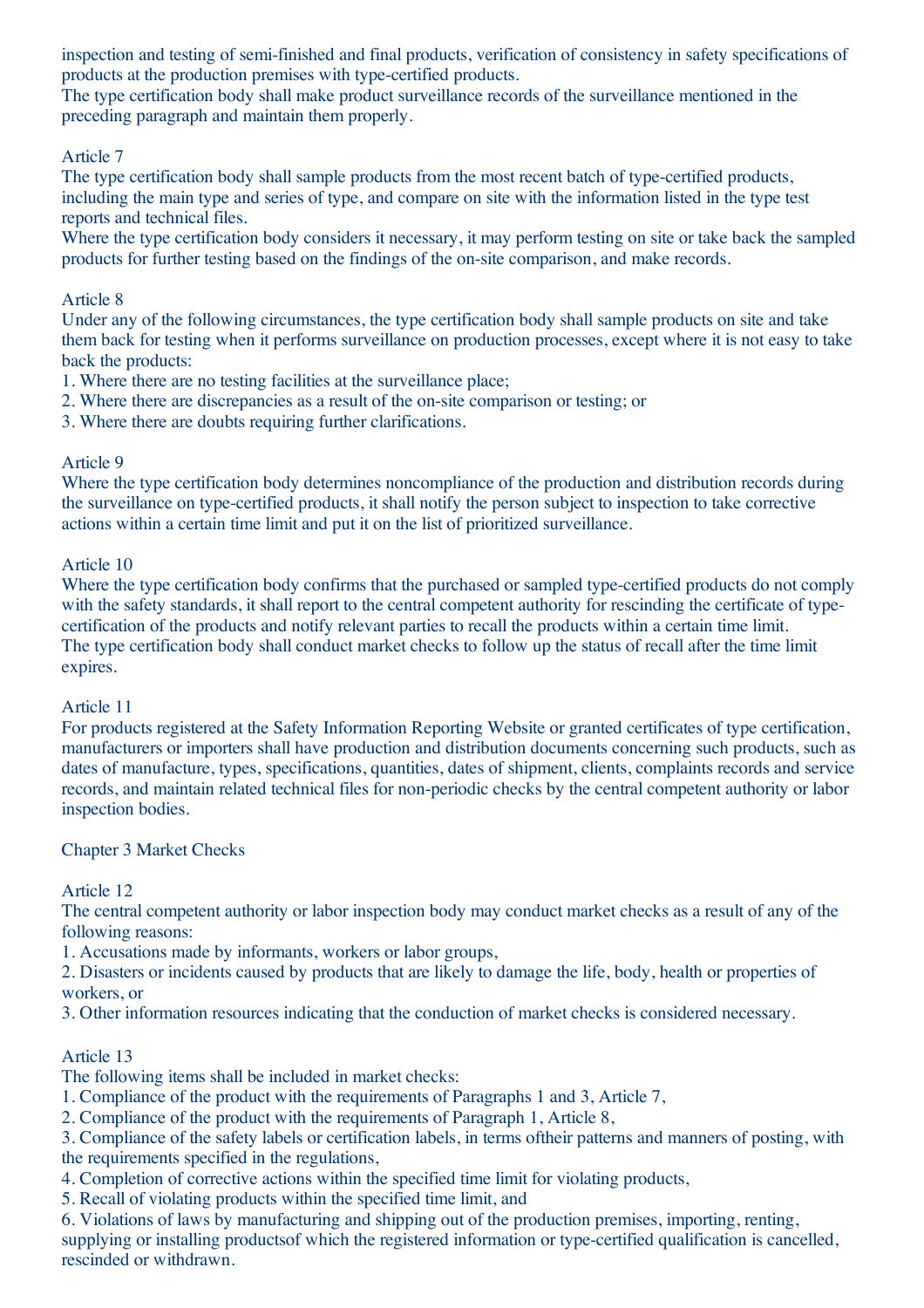The central competent authority or labor inspection body may notify the person subject to inspection to provide certificate of type certification, test reports, technical files, testing samples or other supporting documents during market checks.

## Article 14

The inspector performing market checks shall present identification documents to the person subject to inspection and explain the basis and reasons of the checks.

The person subject to inspection shall be present or assign representative to accompany the inspector during market checks.

The inspector shall make inspection records after completing market checks and have the person subject to inspection sign or seal stamps on the inspection records.

## Article 15

The central competent authority or the labor inspection body shall investigate on products that are likely to violate related regulations when it performs market checks.

The means of investigation shall be:

1. To make inquiry to the person subject to inspection or related persons and request for supply of relevant supporting documents,

2. To investigate at the site mentioned in subparagraph 2, Article 2 and sample products that are likely to violate related regulations for inspection, or ask the person subject to inspection to provide products that are of the same type with suspect products for testing, and

3. To seal products that are likely to violate regulations, where necessary, and put the products in the custody of the person subject to inspection or deliver the products to designated places after the person subject to inspection draws up proof documents or affidavit concerning the status of these sealed products.

## Article 16

The inspector when performing the investigation mentioned in the preceding Article shall make interview records on the site of investigation or designated places where the products are stored. Comments or explanations made by the person subject to inspection shall be noted in the records.

The person subject to inspection shall keep shipment-return documents for later checks when delivering products likely to violate regulations to designated places for storage.

The central competent authority, labor inspection body and type certification body mentioned in Paragraph 1, Article 8 of the Act may request assistance from the police on a case-by-case basis when situations such as evasion, impediment or refusal of investigation occur.

## Article 17

The person subject to inspection or the designated representative shall not evade, impede or refuse market checks without justified reasons.

## Article 18

The inspector shall make records on market checks if the person subject to inspection evade, impede or refuse checks without justified reasons.

The records mentioned in the preceding paragraph shall include the following items:

1. Name, office or business place of the person subject to inspection, and the name, date of birth, gender, personal identification number and address of domicile of the responsible person or representative,

2. Reasons of evasion, impediment or refusal of checks and the whole course of the situation,

3. The body and person performing checks, and the time and place of checks,

4. Other items for collecting evidence.

Where the information on the person subject to inspection is not available, the inspector may make inquiry to related government agencies and record it at a later time.

## Article 19

The central competent authority or labor inspection body findsing noncompliant products during market checks of type-certified products shall inform the type certification body that issue the certificate to investigate reasons of noncompliance, make interview reports and process the case in accordance with related requirements.

The central competent authority, labor inspection body and typecertification body mentioned in Paragraph 1,

Chapter 4 Processing of Noncompliant Products

Article 20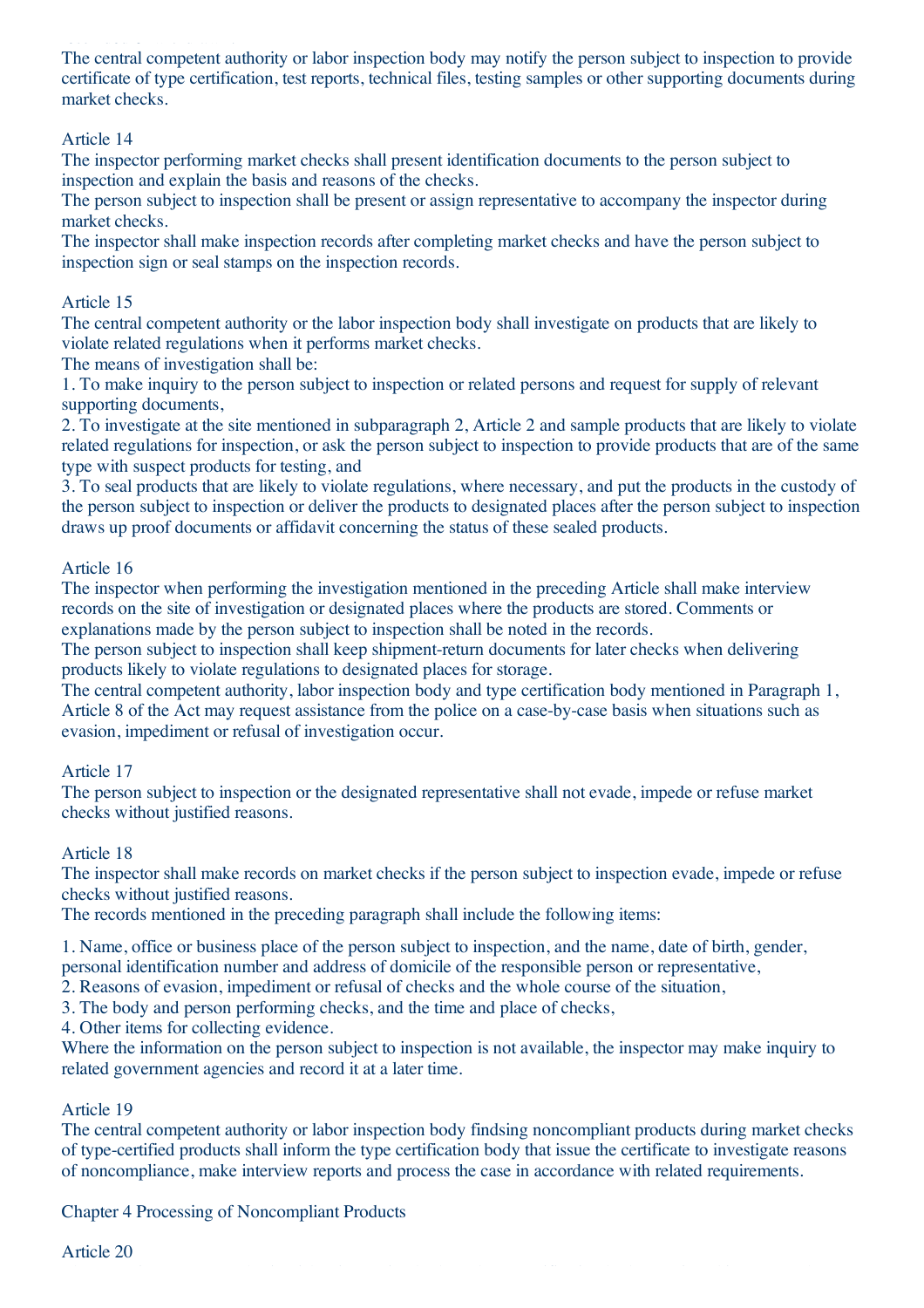The central competent authority, labor inspection body and typecertification body mentioned in Paragraph 1, Article 8 of the Act shall follow up products not in compliance with safety standards, and carry out investigations to the manufacturer, importer or supplier and make interview reports.

For products mentioned in the preceding paragraph that are considered not safe, the organization or body mentioned in the preceding paragraph shall prepare a notification document stating the basis of regulations, reasons of notification, name of products, type, date of manufacture/import and name of manufacturer/importer, with supporting photos.

The labor inspection body or type certification body shall sent the investigation documents, interview reports and notifications of unsafe products mentioned in the preceding two paragraphs to the central competent authority.

The central competent authority shall process and keep the investigation documents, interview reports and notifications of unsafe products mentioned in the preceding paragraph in accordance with related regulations.

## Article 21

Where the person subject to inspection evade, impede or refuse investigation without justified reasons, the inspector shall make a record and sent it to the central competent authority, labor inspection body or type certification body mentioned in Paragraph 1, Article 8 of the Act to process in accordance with related regulations.

The provisions of Paragraphs 2 and 3 of Article 18 shall apply mutandis mutatis to the content of the record mentioned in the preceding paragraph.

## Article 22

The central competent authority may request assistance from the Customs to perform border inspection of products that do not comply with safety standards during purchased or sampled inspection and are likely to pose hazards to the safety of workers.

#### Article 23

If the products that fail inspection cannot be further modified to meet the safety standards, the obligatory applicant shall return the shipment, destroy or disassemble the products, or adopt other necessary measures within six months after receiving an a notice of noncompliance.

When actions mentioned in the preceding paragraph are taken to dispose of products, the obligatory applicant shall apply to the central competent authority for opening the seal, or may open the seal themselves, after obtaining an approval from, and under the supervision of, the central competent authority, labor inspection body and type certification body mentioned in Paragraph 1, Article 8 of the Act.

For products that are to be returned as mentioned in the first paragraph, theobligatory applicant shall report to the central competent authority to close the case by providing documents related to export or crosschecking the information on returned shipment with the Customs within three months after the products are returned.

## Article 24

Sampled products that fail inspection shall be taken back by the obligatory applicant within three months after receiving the notice of noncompliance. Where the sampled products are not taken back by the obligatory applicant after three months, the central competent authority, labor inspection body and type certification body mentioned in Paragraph 1, Article 8 of the Act may destroy the products, dissemble the products to unusable status or take necessary actions.

The fees evolved from actions taken by the central competent authority, labor inspection body and type certification body mentioned in Paragraph 1, Article 8 of the Act to destroy the products, dissemble the products to unusable status or othernecessary dispositions shall be borne by the obligatory applicant.

## Chapter 5 Return Shipment and Destruction

#### Article 25

The obligatory applicant shall observe the following requirements for imported or manufactured products that need to be returned or destroyed because they fail inspection:

1. Return shipment: to provide the central competent authority with copies of export related documents to close the case or crosscheck information on return shipment with the Customs to close the case within three months after the products are returned.

2. Destruction: to apply to the central competent authority by presenting a destruction plan, destroy products and request for closing the case.